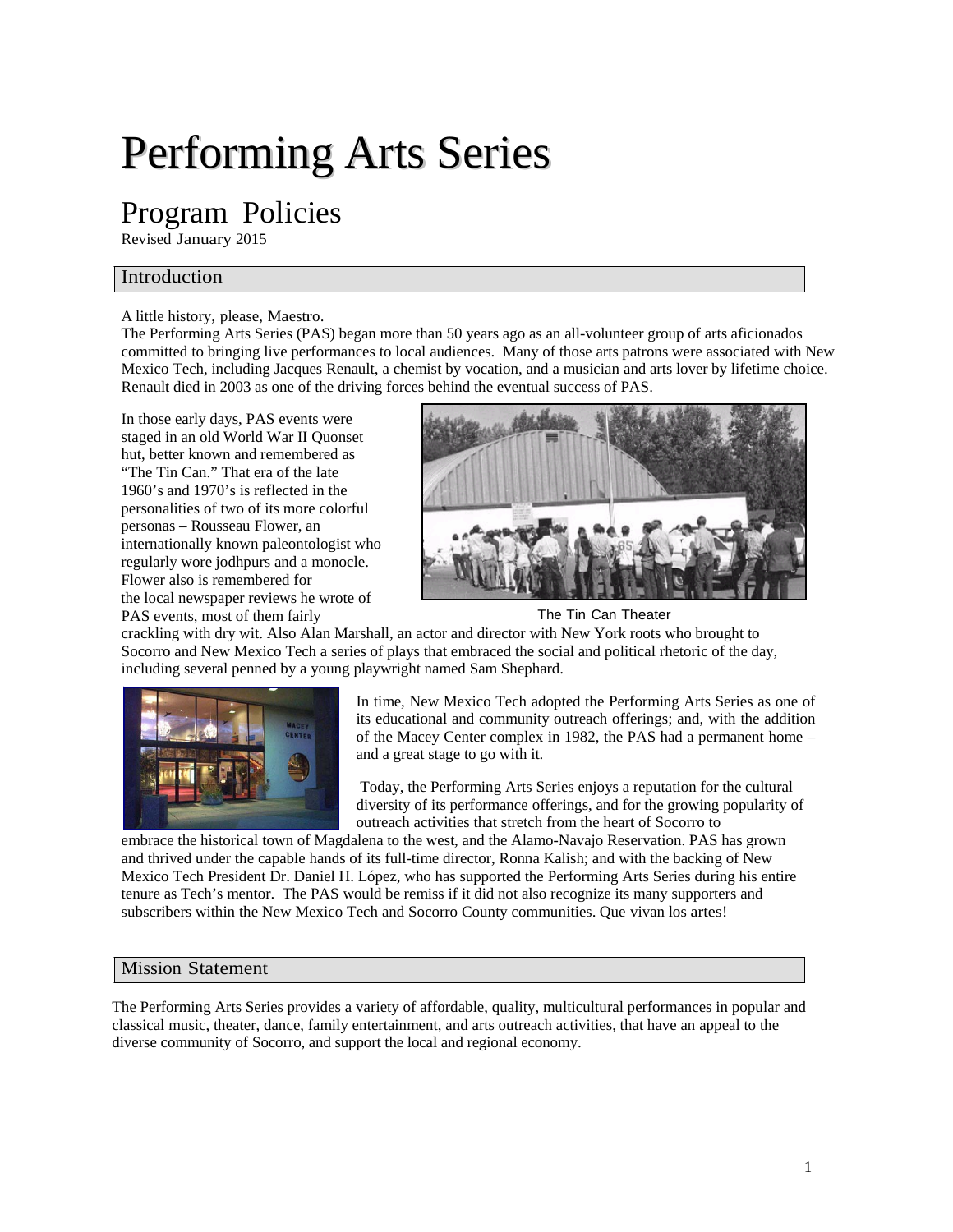The New Mexico Tech Performing Arts Series is funded in part by New Mexico Arts, a division of the Office of Cultural Affairs; and the National Endowment for the Arts. New Mexico Tech provides major underwriting for the Series.

Special thanks to Cheryl & William Macey, and to Dr. Barry Clark, founder of the Performing Arts Series Memorial Endowment in the name of Betty Clark, established to support the Series and its many outreach programs.

#### Subscription & Ticket Information for Community & New Mexico Tech Students

Season subscribers receive a 25 percent discount from the single-ticket price. Unused tickets purchased with a subscription may be traded for future shows of the same season.

New Mexico Tech employees are eligible to pay for a season subscription and/or make a donation to the Performing Arts Series with a payroll deduction. Employees must provide signature and social security number.

Season tickets may be purchased with cash, check, credit card or billed.

Single tickets are available online at [www.nmtpas.org](http://www.nmtpas.org/) or at the Cashier  $(2^{nd}$  Floor Fidel Center), Brownbilt Shoes and Western Wear (East Manzanares Street), Sofia's Kitchen (Bullock Ave.), at the door or by calling (575) 835- 5688. All credit card ticket purchases incur a \$3 per ticket service charge.

Tickets are available for pickup and purchase on the evening of the show starting at 6:30 p.m. Doors to the theater open at 7:00 p.m. Shows begin at 7:30 p.m., unless noted otherwise.

New Mexico Tech students are eligible for one free ticket for all Performing Arts Series subscription events, if they are enrolled in six ore more credit hours for undergraduates and three or more credit hours for graduate students. Student tickets are available at the New Mexico Tech bookstore in Fidel Center, or at the door. New Mexico Tech students must show their student ID at any of these venues to receive the free ticket.

#### Seating, Accessibility and Other Information

All New Mexico Tech PAS shows are general admission seating. In the event of a sell-out performance, seats will be guaranteed until 7:15 p.m. Seniors are those 65 years and older; youth are 17 and under. Children two and under may attend shows for free if a parent is willing to have the child sit on his or her lap in the event of a sell-out.

Macey Center is wheelchair accessible with seating available in the back two and front rows of the theater and on the wings.

Food and drinks are not allowed in Macey Center, except bottled water. Cell phones and pagers must be turned off during performances. In general, photographs, video and audio recording are not allowed.

Complementary tickets are available for special populations such as developmentally and mentally disabled, seniors and others upon request.

Group discounts for students and special populations are available upon request.

Presidential Chamber Music Series concerts, Santa Fe Opera Apprentices on Tour, Community Arts Party and 4<sup>th</sup> of July Celebration are free admission.